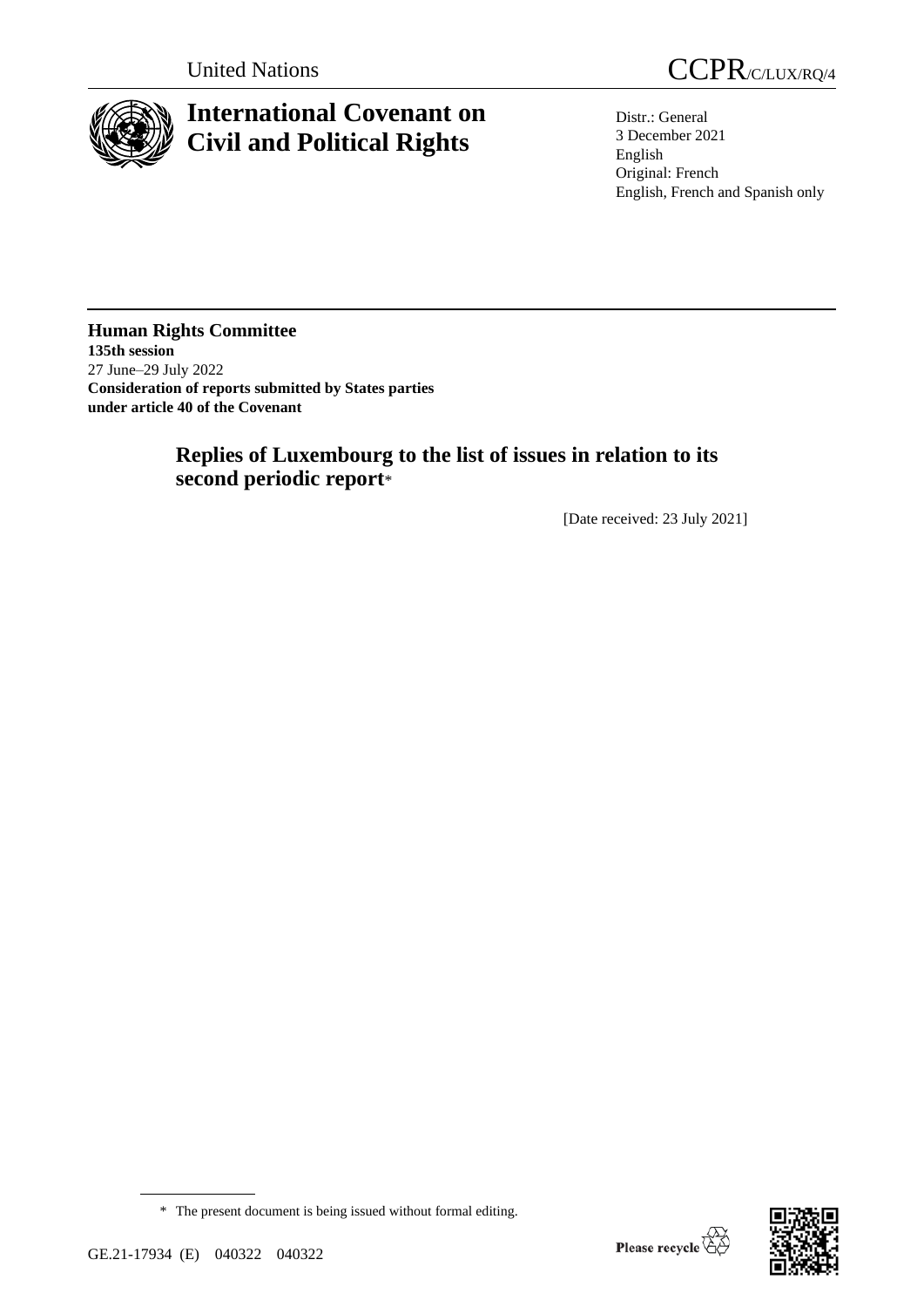## **Constitutional and legal framework within which the Covenant is implemented (art. 2)**

## **Question 1**

1. With regard to article 10 (3) of the Covenant, a preliminary bill is currently being drafted to establish a criminal justice system for minors as distinct from the youth protection system, which is focused on educational measures. As the persons concerned by the future law, namely, minors, require even greater protection and safeguards in respect of the rights enshrined in the Covenant than adults, such protection and safeguards will be foregrounded in the preliminary bill. If necessary, and depending on the final content of the future law as determined by the legislature, the Government's reservation in this regard could be reconsidered.

2. The Government of Luxembourg considers article 19 (2) of the Covenant to be compatible with the existing licensing requirements imposed on radio, television or cinema enterprises. However, a constitutional amendment process is currently under way (see the replies to question 20). The reservations entered in this regard could be reviewed once the legislative and constitutional changes have taken effect.

## **Question 2**

3. The International Covenant on Civil and Political Rights is recognized by the Luxembourg courts as being directly applicable and having primacy over all national laws, including the Constitution.

- 4. The direct applicability of the Covenant has been upheld by:
	- The Court of Appeal, in judgment No. 62/18 X of 7 February 2018 in the case against Etute and others:

"The Court recalls that the International Covenant on Civil and Political Rights was approved in Luxembourg by the Act of 3 June 1983.

By placing the International Covenant on Civil and Political Rights, which in fact creates obligations for signatory States only, on the same footing as the European Convention, the Court of Cassation has implicitly held that the Covenant may be invoked directly before the Luxembourg courts."

- The Court of Cassation, in the "Missenard" judgment No. 51/2006 (criminal) of 14 December 2006, which implicitly recognized the direct applicability of the Covenant.
- 5. In addition, the primacy of the Covenant has been upheld by:
	- The Court of Appeal, in judgment No. 396/01 V of 13 November 2001 in the case of *Roemen v. Wolter*:

"Given that, once the treaty has been approved and ratified in accordance with constitutional procedures and the rules of international law, the State is bound at the international level and, under the Vienna Convention on the Law of Treaties, may not invoke the provisions of its internal law as justification for its failure to perform a treaty, a directly applicable rule of international treaty law must prevail over a rule of national law, regardless of its legislative or constitutional nature."

• The High Court of Justice (general council), in judgment No. 337/02 of 5 December 2002 in the case of *Roemen v. Wolter*:

"The provisions of articles 82 and 116 of the Constitution may be applied only if and insofar as they are compatible with the rules enshrined in international human rights treaties duly incorporated into national law and directly applicable in the national legal order.

... the principles proclaimed in the Declaration are set out and developed in the International Covenant on Civil and Political Rights, which was approved by the Act of 3 June 1983."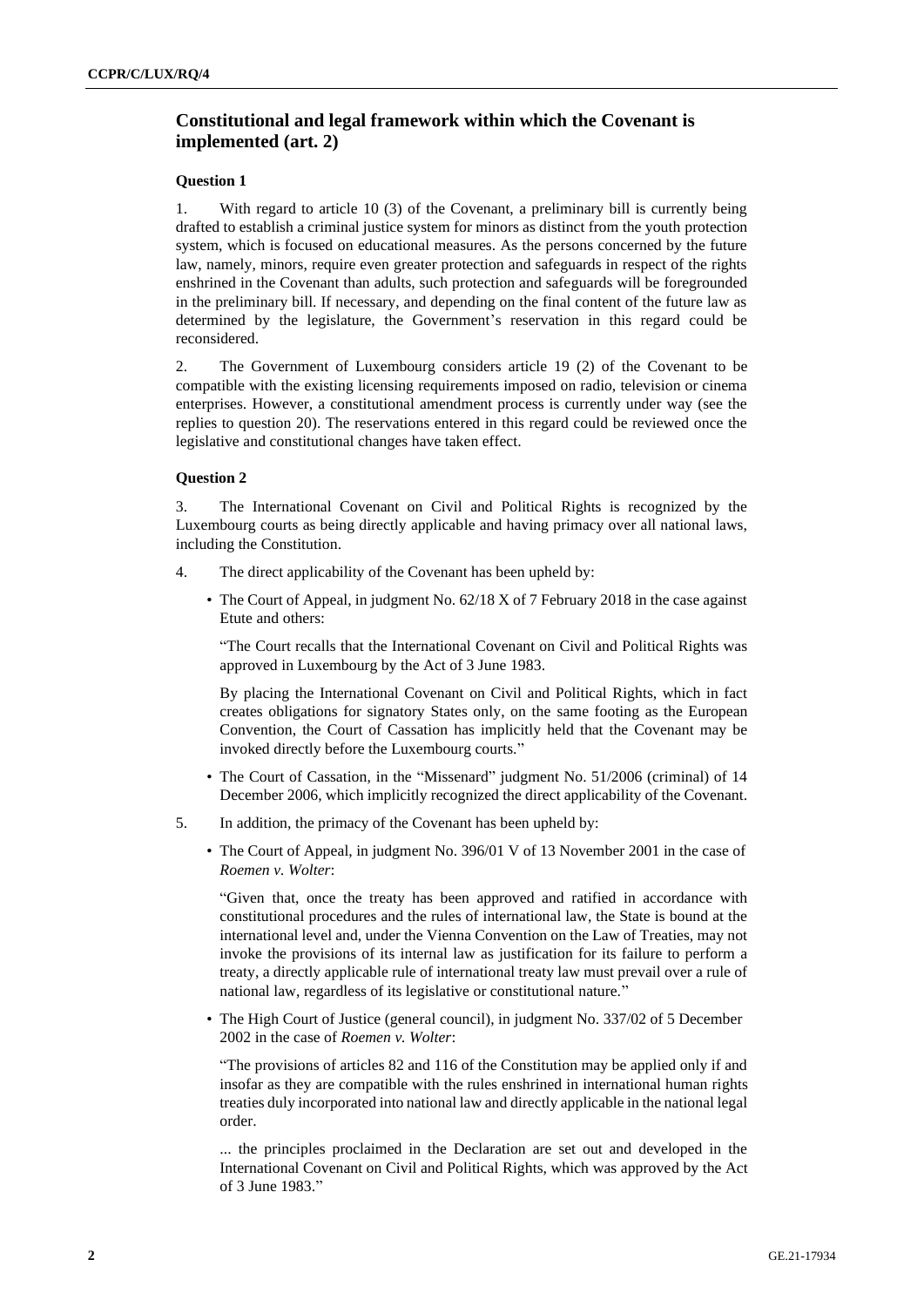#### **Question 3**

6. Luxembourg relies on initial and in-service training for legal professionals, including lawyers, judicial officers, administrative magistrates, notaries, bailiffs and State officials and employees, to disseminate the Covenant and the Optional Protocol thereto.

7. For example, judicial assistants, who are the members of the judiciary of the future, take an afternoon course on human rights as part of their initial training. Members of the judiciary can also take in-service education courses on human rights. Although the International Covenant on Civil and Political Rights and the International Covenant on Economic, Social and Cultural Rights are not the sole focus of these training courses, they are likely to be included in the curriculum.

8. State officials and employees at an early stage of their careers are also required to take general initial training courses covering, among other topics, the history and relevance of human rights, including the two Covenants.

9. In addition, in order to ensure the quality of the training, the State organizes courses in Luxembourg, at the University of Luxembourg and the National Institute of Public Administration, and has partnerships with some specialized institutes abroad, such as the National School for the Judiciary in France and the Academy of European Law in Germany.

10. Trainee police officers take a course on human rights (between 6 and 10 hours) as part of their initial training. The International Covenant on Civil and Political Rights is covered as part of the course.

11. In consultation with civil society organizations and national human rights institutions, the Interministerial Human Rights Committee monitors the implementation of the recommendations made by the Human Rights Committee in its concluding observations.

12. The Interministerial Human Rights Committee was established in June 2015 by decision of the Government in council. It is responsible for the ongoing coordination of the Government's work of monitoring the implementation of international human rights law in Luxembourg, including by submitting regular reports to the treaty bodies of the United Nations system.

13. The Interministerial Human Rights Committee holds working sessions every six to eight weeks, bringing together representatives of all ministries and administrative authorities concerned with human rights. Each session is followed by a consultation meeting with civil society and national human rights institutions.

14. The work of the Interministerial Human Rights Committee is coordinated by the Ministry of Foreign and European Affairs. Its meetings are chaired by the Ambassador-at-Large for Human Rights.

#### **Counter-terrorism measures (arts. 2, 7, 9–10, 14 and 17)**

#### **Question 4**

15. In the case of terrorism offences, there are no exemptions from the procedural safeguards relating to the right to an effective remedy and the rights of the defence; these safeguards allow any person facing prosecution to assert his or her rights during the investigation phase, hearings and the enforcement of sentences.

16. However, the Code of Criminal Procedure does provide for certain exceptions to the ordinary law in the context of counter-terrorism. These interferences with individual rights are justified by the nature of the offences in question; they are provided for by law, pursue a legitimate objective and are necessary and proportionate to achieve the objective pursued.

17. Under article 39 of the Code of Criminal Procedure, the deprivation of liberty provided for in the context of an expedited investigation may be extended by 24 hours in the case of terrorist offences. The deprivation of liberty must end within 24 hours of the notification of the order. The order must include a statement of reasons and may not be renewed. A detained person who is not a national of Luxembourg has the right to notify and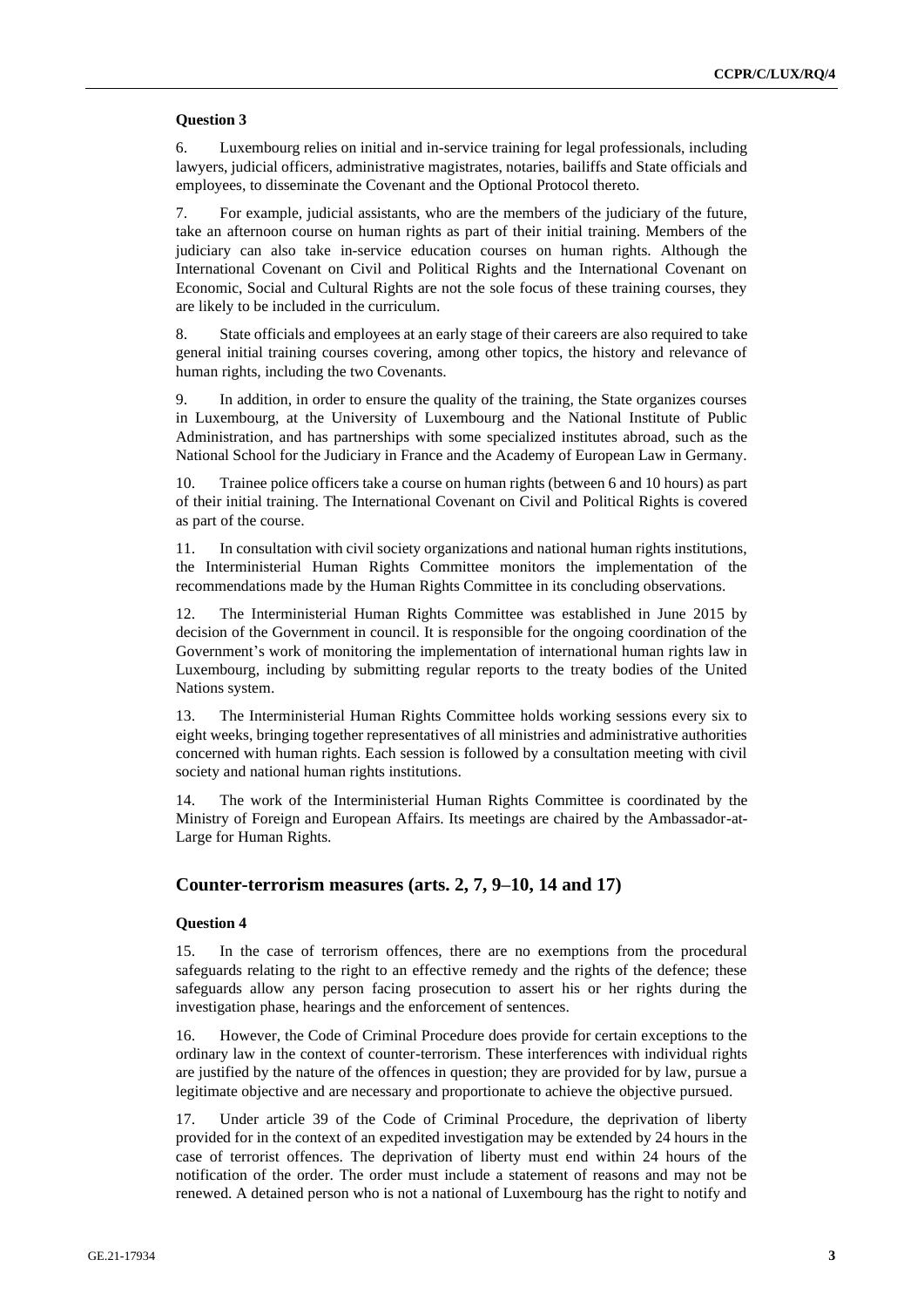communicate with the consular authorities of the State of which he or she is a national without undue delay.

18. Article 48-11 of the Code of Criminal Procedure provides that, if so requested in writing by the State prosecutor and for the purpose of investigating and prosecuting terrorist offences, criminal investigation officers and detectives may, in specific areas and for a specific period of time, which may not exceed 24 hours and may be renewed if accompanied an explicit, reasoned decision in accordance with the same procedure, search vehicles travelling, stopped or parked on the public highway or in places accessible to the public.

19. Undercover investigations, as provided for in article 48-26 of the Code of Criminal Procedure and introduced by the Act of 27 June 2018 adapting Criminal Procedure to Counter-Terrorism Efforts, may be launched only with the specific aim of uncovering terrorist offences or offences against State security. Such investigations are carried out by criminal investigation officers who have been specially authorized by the Attorney General for this purpose, in accordance with the recommendation made by the Advisory Commission on Human Rights. Incitement to commit these offences is prohibited. Only in urgent cases may the decision to carry out an undercover investigation be communicated orally. To be valid, the decision must be confirmed within 24 hours, in writing and with a statement of reasons.

20. The tracking of traffic and location data, as provided for in article 67-1 of the Code of Criminal Procedure, and special measures for the surveillance and monitoring of electronic communications data, as provided for in article 88-2, are strictly regulated.

21. The recommendations of the Advisory Commission on Human Rights concerning bill No. 6921 are understandably aimed at maximizing the protection of the rights of persons under criminal investigation. However, the legislature must strike a balance between, on the one hand, articulating the principles of the protection of the rights of individuals and, on the other, ensuring the effectiveness and efficiency of criminal investigations, in particular so that such investigations can be carried out within a reasonable time.

22. In trying to strike this balance, the legislature must also consider international and European legal texts that have primacy over national law, which sometimes hampers its room for manoeuvre in taking such recommendations into account.

23. In addition, the recommendations issued by the Advisory Commission on Human Rights are focused on bill No. 6921; they do not take into account other legal provisions protecting the rights of persons under criminal investigation that are already included in the Code of Criminal Procedure and were therefore not restated in bill No. 6921.

24. Lastly, some of the recommendations of the Advisory Commission on Human Rights, such as those concerning training for police officers and the security of the software used by the police, have been appropriately dealt with in the context of the training provided at the Police Academy or the drafting of public contract specifications for the acquisition of new software by the police. The Commission's recommendations have thus been taken into account, albeit not necessarily in the context of the bill in respect of which they were made.

## **Non-discrimination (arts. 2 and 14)**

#### **Question 5**

#### *Access to justice for victims of discrimination*

25. All citizens are equal before the law. Nevertheless, persons with disabilities might experience difficulties in asserting their rights. In Luxembourg, appropriate steps have been taken to ensure that persons with disabilities have access to the support that they might need to fully exercise their legal capacity.

26. Thus, like all citizens, persons with disabilities may consult legal information and advice bodies and mediation bodies.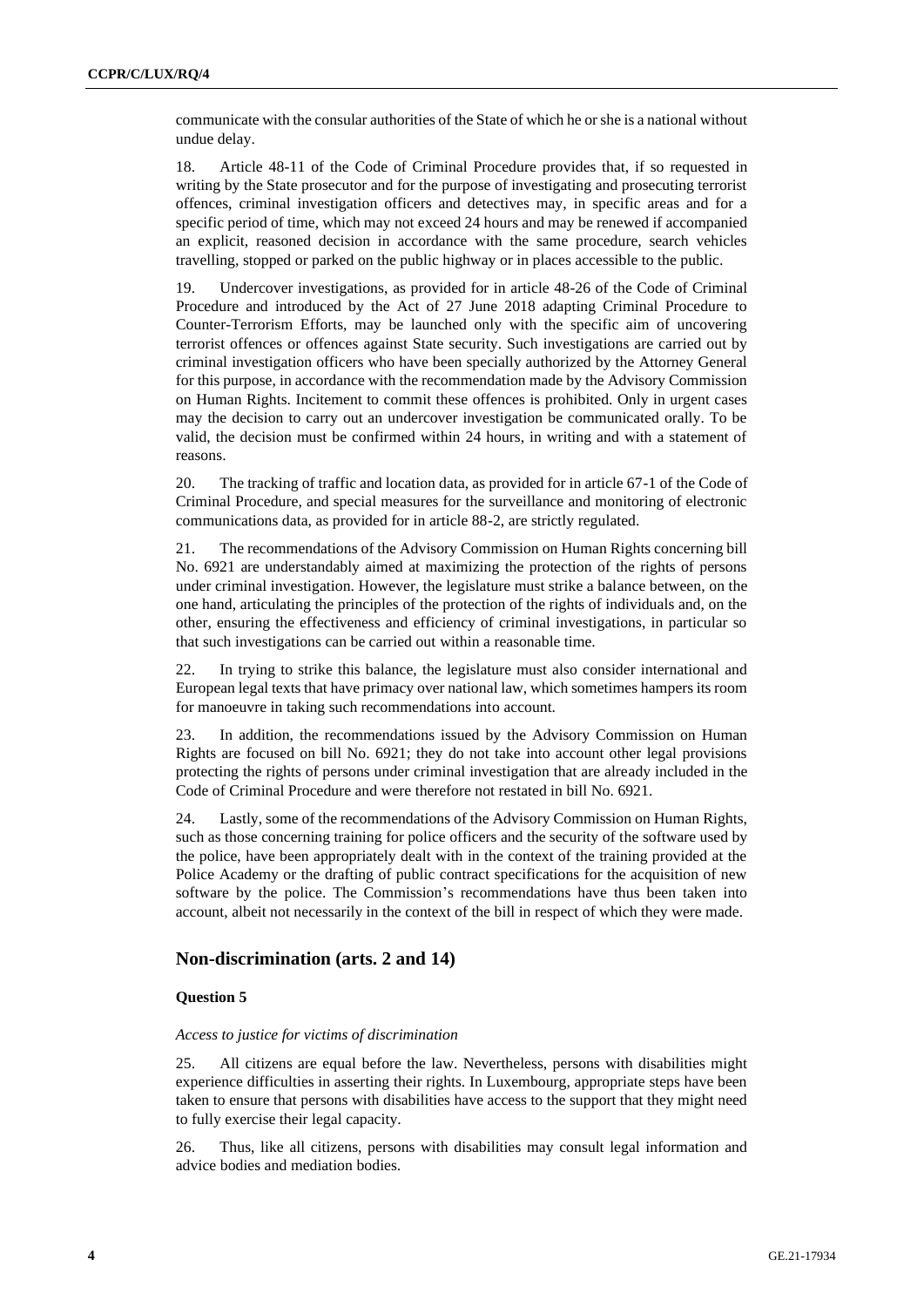27. In accordance with the Act of 28 January 2011 approving the United Nations Convention on the Rights of Persons with Disabilities, $<sup>1</sup>$  the Advisory Commission on Human</sup> Rights and the Centre for Equal Treatment were designated as independent national promotion and monitoring mechanisms, and the Ombudsman was designated as the independent national mechanism to protect the human rights of persons with disabilities.

28. The Centre for Equal Treatment is also responsible for providing assistance to persons, including those with disabilities, who consider themselves to be victims of discrimination. It offers advice and guidance to inform them about their individual rights, legislation, case law and available remedies.

29. In addition, and to facilitate access to these information and advice services for persons with disabilities, the Ministry of Family, Integration and the Greater Region has signed an agreement with the National Disability Information and Meeting Centre (Info-Handicap) to support the legal information service run by Info-Handicap. Founded in 1993, Info-Handicap supports persons with disabilities, their families, professionals and, in general, anyone looking for specific information. Its legal information service covers all matters concerning the rights of persons with disabilities and gives victims of disability-based discrimination the opportunity to consult a lawyer.

30. The following non-profit associations constituted for the purpose of combating discrimination have been authorized by the Minister of Justice to defend victims of disabilitybased discrimination in court and guarantee their access to justice:

1. Confédération luxembourgeoise d'œuvres catholiques de charité et de solidarité, Confédération Caritas Luxembourg (Luxembourg Confederation of Catholic Works of Charity and Solidarity, Caritas Luxembourg Confederation)

2. Action Luxembourg Ouvert et Solidaire – Ligue des Droits de l'Homme (Luxembourg Action for Openness and Solidarity – Human Rights League)

3. Chiens Guides d'Aveugles au Luxembourg (Guide Dogs for the Blind Luxembourg)

4. Info-Handicap – Conseil National des Personnes Handicapées (Info-Handicap – National Disability Information and Meeting Centre)

5. Association de Soutien aux Travailleurs Immigrés (Support Association for Migrant Workers)

31. Anyone without sufficient income is also entitled to legal assistance. A lawyer is appointed to provide legal advice or representation in court. Any costs incurred are borne by the State.

32. At the end of 2020, the Ministry of Family Affairs, Integration and the Greater Region launched a study of ethnic and racial discrimination in Luxembourg, in order to involve citizens in tackling these issues. One section of the questionnaire sent to a representative sample of the resident population will shed light on the obstacles that victims face in accessing justice and will gather feedback from citizens on the priority measures to be implemented in the Luxembourg context.

33. There is some degree of discrimination in the context of maternity and paternity suits. Bill No. 6568 reforming parentage, which was submitted by the Government in 2013, was aimed at enshrining the principle of the equality of all relationships of descent and ending all existing discrimination based on the distinction between legitimate and natural descent. The proposed amendments include a measure relating to legal action: maternity and paternity suits will both now be governed by the same time limits. The bill is currently before parliament. The Council of State is expected to provide an opinion.

<sup>&</sup>lt;sup>1</sup> The Act of 28 July 2011 approving the Convention on the Rights of Persons with Disabilities adopted in New York on 13 December 2006, approving the Optional Protocol to the Convention on the Rights of Persons with Disabilities adopted in New York on 13 December 2006 and designating independent mechanisms to promote, protect and monitor the implementation of the Convention on the Rights of Persons with Disabilities.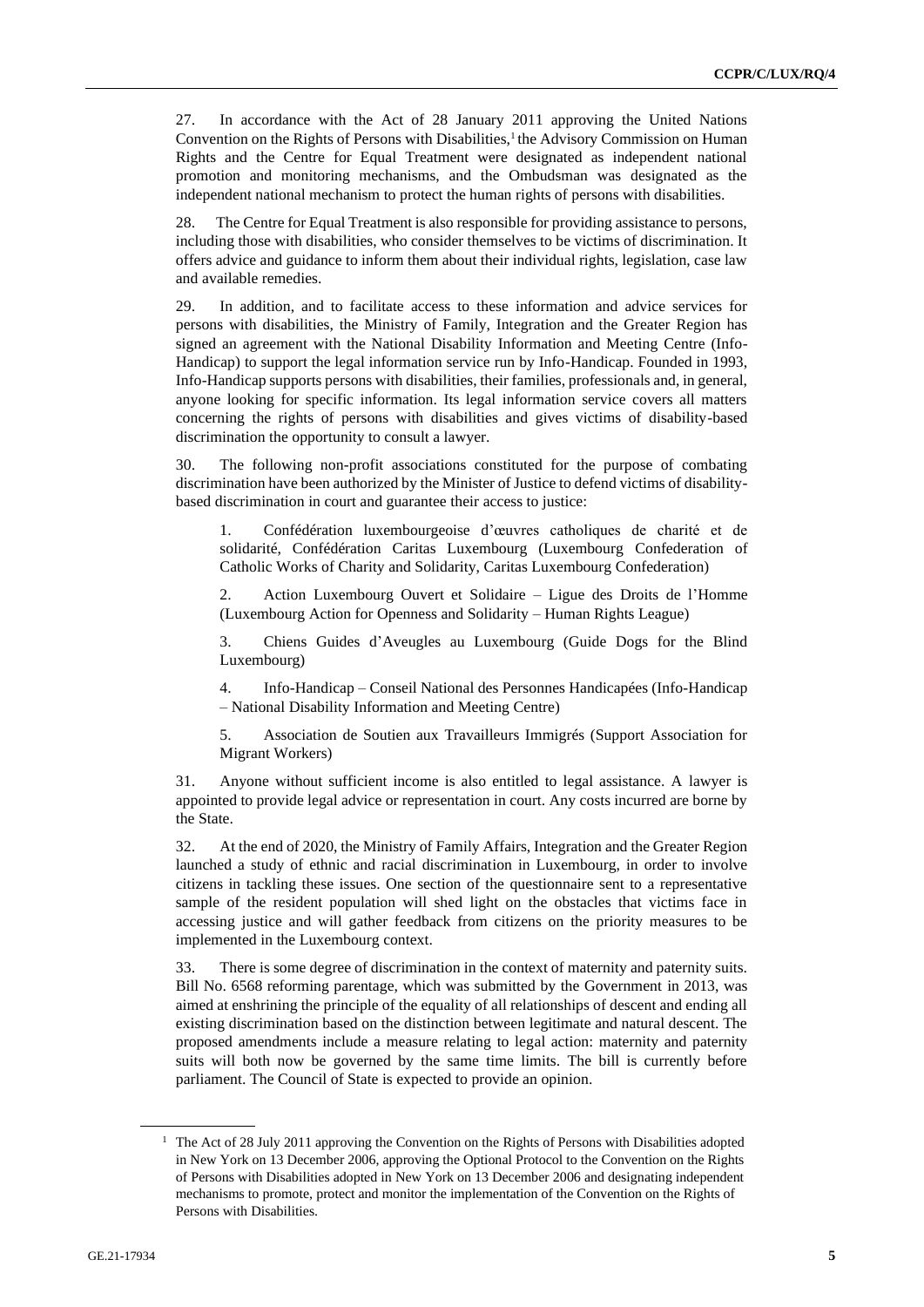*Strengthening the Centre for Equal Treatment*

- 34. In a resolution adopted on 1 July  $2020$ , the Chamber of Deputies undertook:
	- To give the Centre for Equal Treatment a more prominent role in the adoption of decisions related to combating all forms of discrimination and promoting harmonious coexistence in Luxembourg
	- To grant it further powers
	- To increase its budget and staffing levels

#### *Implementation of the National Action Plan for Equality between Women and Men*

35. In July 2020, the Ministry of Equality between Women and Men presented the National Action Plan for Equality between Women and Men, which is aimed at ensuring equality at all levels and in all areas of daily life. It is a road map with targeted measures and actions for the coming years. Equality between women and men concerns all areas of life: education, employment, private life and coexistence in the public sphere. The National Action Plan brings together priorities and challenges relating to gender equality.

36. In terms of content, the National Action Plan is structured around seven thematic priorities and includes 48 measures and commitments. The main areas of action are:

- Encouraging and supporting civic and political engagement
- Combating stereotypes and sexism
- Promoting equality in education
- Advancing equality at work
- Promoting equality at the local level
- Combating domestic violence
- Fostering the development of a more egalitarian society

37. During the preparation of the National Action Plan, the Ministry sought feedback from public institutions, professional bodies, associations and social sector managers. Citizens also shared their views through a public consultation, with some 1,800 responses received over three weeks.

38. The National Action Plan takes the form of a dynamic and evolving document. It could be adapted on a regular basis. It will be evaluated every three years.

39. The Ministry of Equality between Women and Men will coordinate and oversee the implementation of the National Action Plan. The Ministry's leadership team will use the seven thematic priorities and the list of 48 measures to carry out regular monitoring of the progress made in implementing the Plan. Phased implementation of the various measures provided for in the Plan will be carried out by those responsible for the different areas dealt with by the Ministry of Equality between Women and Men, namely:

- Equality and society
- Communication
- Equality and employment
- Equality in the municipalities
- Equality and education

40. The Ministry is endeavouring to have carried out the vast majority of the measures by the end of the 2018–2023 legislative term. As the National Action Plan is a "living" document and can always be adapted or supplemented as required by the gender equality issues of the day, implementation may stretch beyond 2023.

<sup>2</sup> https://chd.lu/wps/portal/public/Accueil/TravailALaChambre/Recherche/RoleDes Affaires?action=doMotionDetails&id=3232.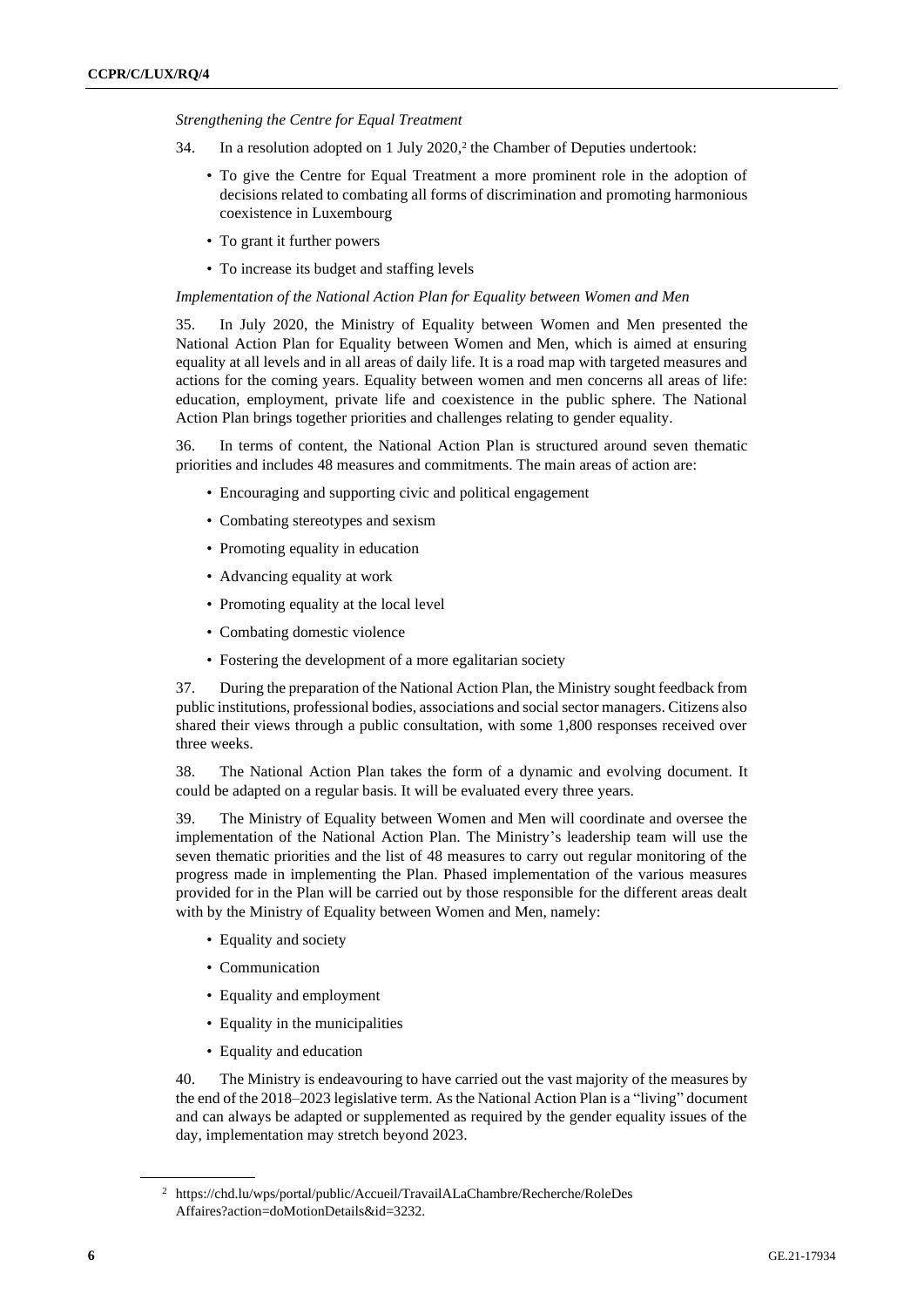41. Lastly, implementation of the National Action Plan depends on many other actors, including ministries, administrative authorities, social sector managers and civil society organizations, who have a duty to help the Ministry of Equality between Women and Men achieve the goal of equality between women and men.

## **Discrimination against persons with disabilities (arts. 2 and 26)**

#### **Question 6**

42. In Luxembourg, all persons with disabilities enjoy the same rights. However, under the amended Disability Act of 12 September 2003, persons whose working capacity has been reduced by at least 30 per cent as a result of:

- an accident at work with a company legally established in Luxembourg;
- war or measures taken by an occupying Power, or
- a physical, mental, sensory or psychiatric disability and/or psychosocial difficulties aggravating the disability

and who are recognized as being capable of salaried employment in the regular labour market or in a sheltered workshop have the status of employees with disabilities.

43. Employees with disabilities and employees who have been found a new position in the regular labour market through external reclassification may apply, with their employer, for inclusion assistance from the Agency for the Development of Employment.

44. The assistant assigned will be responsible for supporting the employee's inclusion in the company. Such assistance is based on the needs of the employee concerned and those of his or her employer and other employees at the company.

45. In Luxembourg, it is assumed in law that a person whose working capacity has not been reduced by at least 30 per cent is able to enter the labour market without special assistance that is directly, or even exclusively, related to the disability. He or she thus enjoys all the rights, and the same rights, as persons without disabilities.

#### *Bill No. 7346 on the accessibility of public places, public roads and multi-dwelling buildings for all*

46. Bill No. 7346, which sets out accessibility requirements for public places, public roads and multi-dwelling buildings for all, will likely be passed in 2021. Additional amendments are currently before the Council of State.

#### **Legislative calendar**

| Date             | Description                                                           |
|------------------|-----------------------------------------------------------------------|
| 27 July 2018     | Bill No. 7346 submitted                                               |
| 17 October 2018  | Opinion of the Civil Servants Association                             |
| 29 October 2018  | <b>Opinion of the National Data Protection Commission</b>             |
| 13 December 2018 | Referred to committee(s): Committee on Family and Integration         |
| 11 February 2019 | Opinion of the Trades Association                                     |
| 6 March 2019     | Opinion of the Chamber of Commerce                                    |
| 13 March 2019    | Opinion of the Council of State                                       |
| 25 March 2019    | Opinion of the Association of Luxembourg Cities and<br>Municipalities |
| 29 March 2019    | Advisory Commission on Human Rights (3/2019)                          |
| 11 June 2019     | Opinion of the Association of Architects and Consulting Engineers     |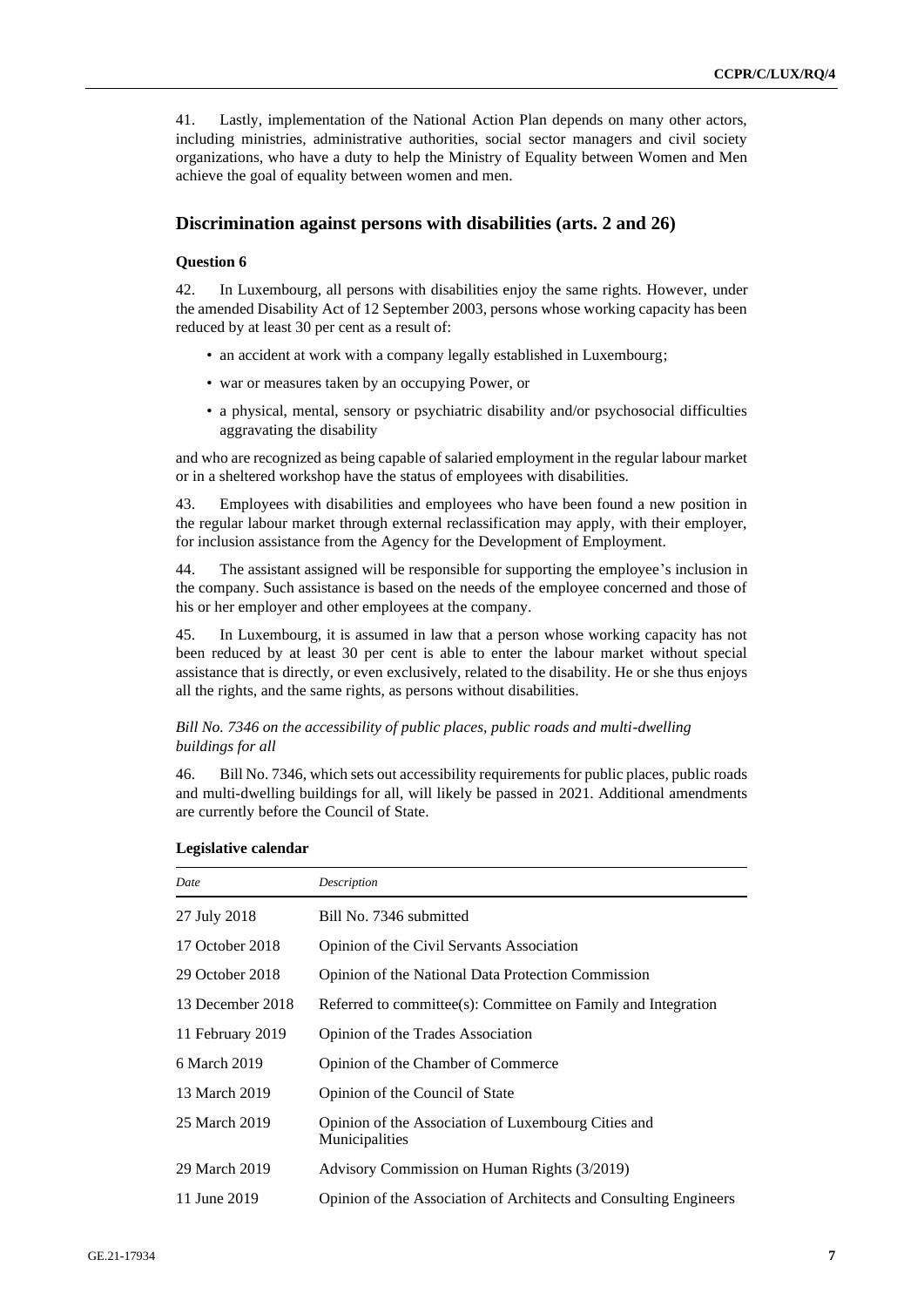| Date             | Description                                                   |
|------------------|---------------------------------------------------------------|
| 2 July 2019      | Opinion of the Higher Council for Persons with Disabilities   |
| 13 November 2019 | Rapporteur(s) appointed                                       |
| 11 December 2019 | Opinion of the Council of the Luxembourg Bar Association      |
| 20 December 2019 | Amendments adopted by the Committee on Family and Integration |
| 17 November 2020 | Additional opinion of the Council of State                    |
| 19 May 2021      | Amendments adopted by the Committee on Family and Integration |

47. Concerning the accessibility of other facilities and services open or provided to the public, the Government of Luxembourg is currently in the process of transposing Directive 2019/882 of the European Parliament and of the Council of 17 April 2019 on the accessibility requirements for products and services.

48. The amended Disability Act of 12 September 2003 provides for measures to adapt workstations and ensure access to work for persons with disabilities.

*Bill No. 7351 on the accessibility of websites and mobile applications of public sector organizations* 

49. The Act of 28 May 2019 on the Accessibility of the Websites and Mobile Applications of Public Sector Bodies has been in force since 4 June 2019. It is a transposition of Directive 2016/2102 of the European Parliament and of the Council.

50. The Act guarantees the right of access to the websites and mobile applications of public sector bodies (art. 1).

51. To our knowledge, there is no definition of reasonable accommodation in the context of digital accessibility in Luxembourg. Reasonable accommodation is defined in the Act of 28 July 2011 approving the Convention on the Rights of Persons with Disabilities as follows:

"'Reasonable accommodation' means necessary and appropriate modification and adjustments not imposing a disproportionate or undue burden, where needed in a particular case, to ensure to persons with disabilities the enjoyment or exercise on an equal basis with others of all human rights and fundamental freedoms."

52. The definition of reasonable accommodation therefore depends on that of disproportionate burden. The concept of disproportionate burden is mentioned in article 4 of the Act of 28 May 2019:

"(1) Public sector bodies shall apply the accessibility requirements set out in article 3 to the extent that those requirements do not impose a disproportionate burden on the public sector bodies.

(2) In order to assess, as part of an obligatory initial assessment, the extent to which compliance with the accessibility requirements set out in article 3 imposes a disproportionate burden, the public sector body concerned shall take account of relevant circumstances, including the following:

1. The size, resources and nature of the public sector body concerned; and

2. The estimated costs and benefits for the public sector body concerned in relation to the estimated benefits for persons with disabilities, taking into account the frequency and duration of use of the specific website or mobile application.

(3) Where a public sector body avails itself of the derogation provided for in paragraph 1 for a specific website or mobile application after conducting an assessment as referred to in paragraph 2, it shall explain, in the statement referred to in article 5 (1), the parts of the accessibility requirements that could not be complied with and shall, where appropriate, provide accessible alternatives."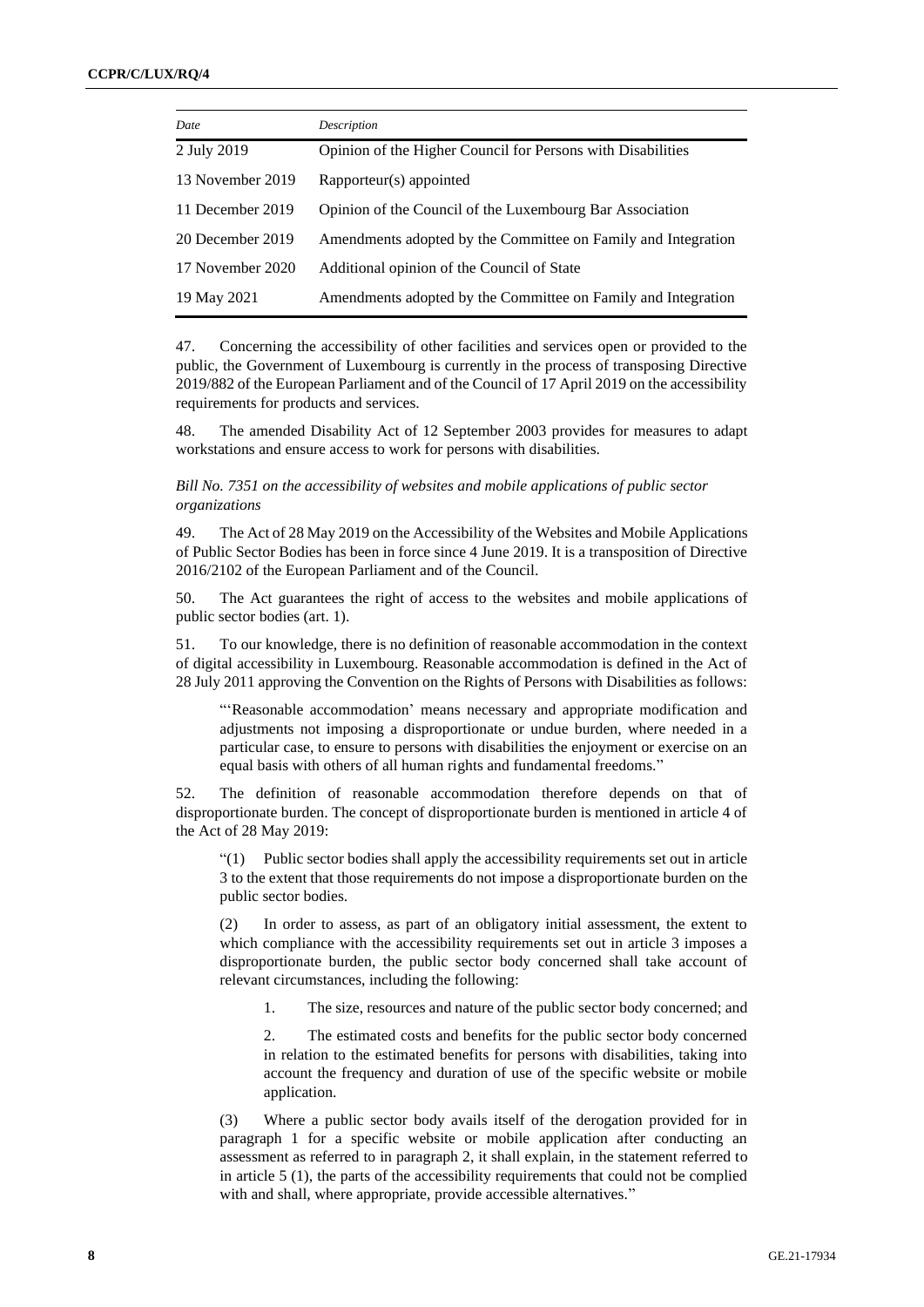## **Discrimination against lesbian, gay, bisexual, transgender and intersex persons (arts. 2 and 26)**

## **Question 7**

53. On 13 July 2018, the Government of Luxembourg adopted the first National Plan of Action to Promote the Rights of Lesbian, Gay, Bisexual, Transgender and Intersex Persons, the outcome of a partnership involving 10 ministries and civil society. The Plan is being implemented over multiple years and is structured around eight thematic chapters. An interministerial committee for lesbian, gay, bisexual, transgender and intersex issues has been set up to ensure its proper implementation. The committee is chaired by the Ministry of Family, Integration and the Greater Region and is responsible for monitoring the implementation of the Plan, regularly evaluating its objectives and actions and proposing new priorities, objectives and actions. The committee receives assistance from experts, including human rights institutions, civil society representatives and experts by experience.

54. An external midterm review of the National Plan of Action is planned to take place after three years, to be followed by an external evaluation after five years. Preparations for the midterm review are currently under way.

55. Luxembourg does not currently have a law to stop non-consensual sex-change surgery and to enable survivors of such surgery to obtain redress. However, thanks to a partnership among several ministries, an awareness-raising campaign launched by the Ministry of Family, Integration and the Greater Region in late 2018 reached an audience of over 2,000, including general practitioners, occupational health physicians, gynaecologists, paediatricians, midwives, clinics, maternity wards, formal and non-formal education and childcare professionals, administrative authorities and associations approved for work with the Ministry.

56. The National Plan of Action and the coalition agreement for the period 2018–2023 provide for the introduction of a legal ban on non-emergency "sex normalizing" medical treatment without the free and informed consent of the intersex person, and a motion passed by the Chamber of Deputies on 25 July 2018 calls for the objectives and actions set out for the benefit of intersex persons in chapter 8 of the National Plan of Action to be considered as a matter of priority so that relevant legislation can be passed as soon as possible. To this end, an interministerial working group bringing together the Ministry of Justice, the Ministry of Health and the Ministry of Family, Integration and the Greater Region is currently drafting a preliminary bill.

57. While the Government's overall position and that of the Ministry of Health in particular are sufficiently clear from the 2018 coalition agreement, the Ministry of Health has not issued specific recommendations for medical professionals on, for example, how best to guide and inform the parents of intersex children. However, medical professionals rely on the recommendations of various specialized medical associations, which are aimed at providing guidelines on diagnosis and treatment in cases where treatment is desired by an intersex person who has given free and informed consent.

58. The National Plan of Action also provides for the development of a protocol, together with intersex persons, their representative organizations and representatives of the various health professionals involved, for explaining that a child is intersex and a protocol for providing information prior to any requested medical treatment. Both protocols are based on the fundamental rights of intersex children and will be implemented by a multidisciplinary team.

59. As medical circumstances differ greatly from one person to the next, the means of rehabilitation and redress for intersex children who have undergone unnecessary and irreversible medical or surgical treatment should be dealt with on a case-by-case basis.

60. The chapter on health of the National Plan of Action provides for the removal of any restriction of the right to donate blood on the basis of sexual orientation alone (action 11). The 2018–2023 coalition accord states that "the criteria for blood and platelet donation will be amended. In this context, emphasis will be placed on the principle of an individualized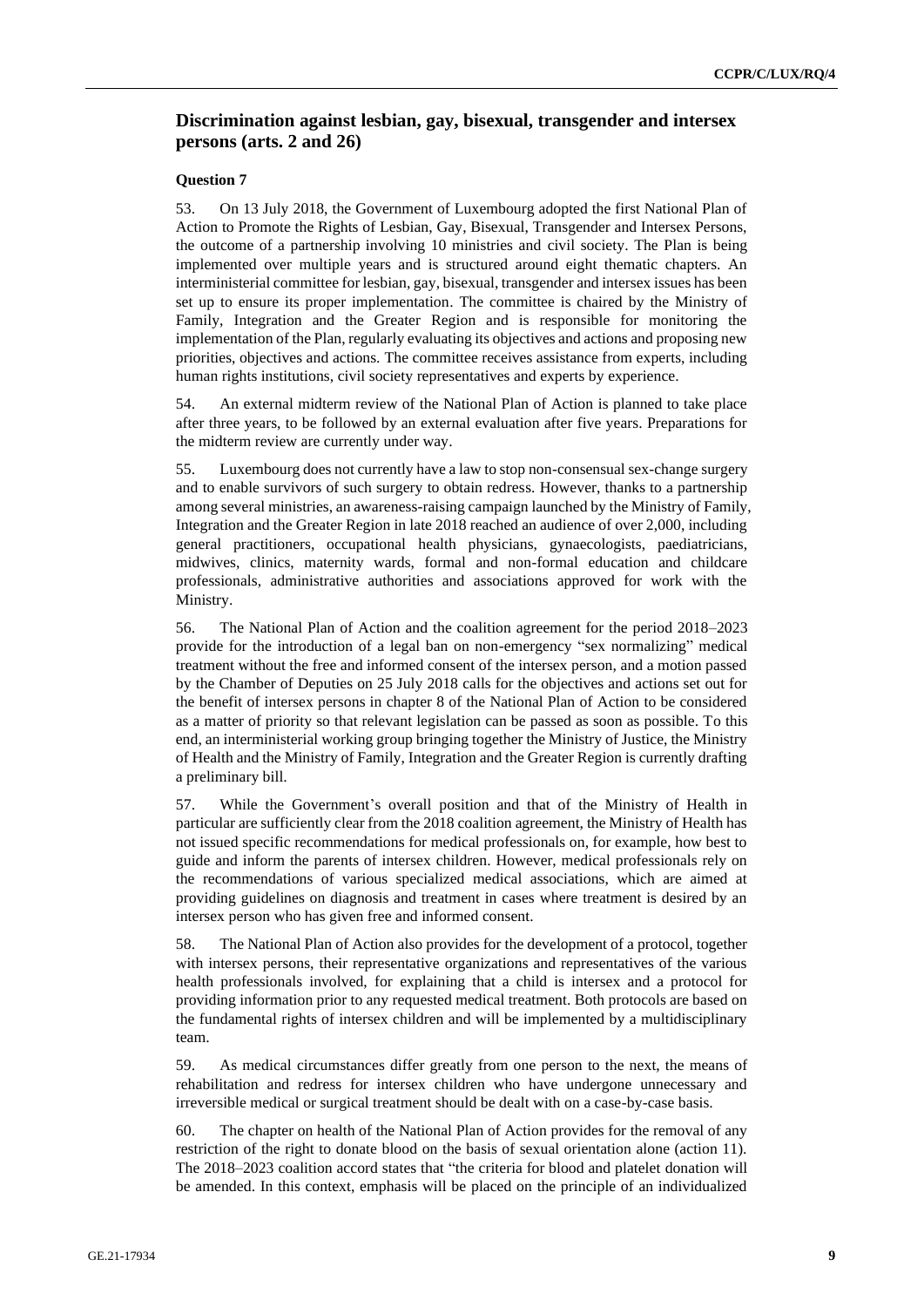risk assessment for each donor." An analysis is currently under way to determine how this measure can be implemented in practice.

## **States of emergency (art. 4)**

#### **Question 8**

61. Since the adoption of the constitutional amendments of 13 October 2017, the state of emergency regime provided for in article 32 (4) of the Constitution has been invoked only once, on 18 March 2020, in the context of efforts to combat the coronavirus disease (COVID-19) pandemic. The state of emergency was declared for a period of 10 days by the Grand-Ducal regulation of 18 March 2020 introducing a series of measures in response to the COVID-19 pandemic. In accordance with a law of 24 March 2020, the duration of the state of emergency was extended to three months, the maximum period provided for under the Constitution. Once the state of emergency had expired, all the emergency measures taken on the basis of article 32 (4) came to an automatic end.

62. All subsequent measures were taken on the basis of laws applied under the ordinary legislative procedure.

63. The measures decreed to combat COVID-19 during the state of emergency included restrictions on the movement of individuals on the highway, exceptions for certain activities notwithstanding; the suspension of cultural, social, celebratory, sporting and recreational activities; and restrictions on commercial and trade activities other than those essential for maintaining the vital interests of the population and the country.

64. To ensure that all the measures adopted were indispensable and strictly necessary, adequate and proportionate to the objective pursued, as required by article 32 (4) of the Constitution, they were regularly re-evaluated and adapted as the health situation changed. The Government monitored the strict necessity and proportionality of the measures on the basis of the recommendations issued by the Health Directorate of the Ministry of Health and the COVID-19 Task Force specially established in this context. The health recommendations issued by the World Health Organization provided a further point of reference for the Government. Accordingly, until 24 June 2020, the day on which the state of emergency expired, the Grand-Ducal regulation of 18 March 2020 introducing a series of measures to combat COVID-19 was amended 13 times. To ensure that the public justice system was capable of functioning during the state of emergency while containing the COVID-19 virus and protecting members of the judiciary, a number of Grand-Ducal regulations were adopted to adapt the existing texts. As a result, in the context of efforts to combat COVID-19, some of the measures adopted by Grand-Ducal regulation as exemptions from existing laws during the state of emergency could be maintained for a temporary period after its expiration and have been adapted as the pandemic has progressed.

65. These measures suspended the time limits prescribed for proceedings before the constitutional, ordinary, administrative and military courts, adjusted hearings before the constitutional, administrative, civil and commercial courts, waived the requirement for public hearings before the courts in certain cases and temporarily adapted the urgent procedure for exceptional proceedings before the family court. Some of these measures have been extended and remain in force (see the Act of 20 June 2020). 3

66. Before any new measures were adopted during the state of emergency, the Government held a meeting with the political parties represented in the Chamber of Deputies to provide them with information on the course of the pandemic and the new measures

<sup>&</sup>lt;sup>3</sup> The Act of 20 June 2020 provided for an extension of measures concerning the holding, during the state of emergency, of public hearings before the courts in cases subject to the written procedure, certain adaptations to the urgent procedure for conducting exceptional summary proceedings before the family court, the suspension of time limits in judicial matters, and other procedural arrangements; provided for a temporary derogation from articles 74, 75, 76 and 83 of the amended Solicitors Act of 9 December 1976; provided for a temporary derogation from articles 15 and 16 of the amended Legal Profession Act of 10 August 1991; and amended article 89 of the amended Luxembourg Nationality Act of 8 March 2017.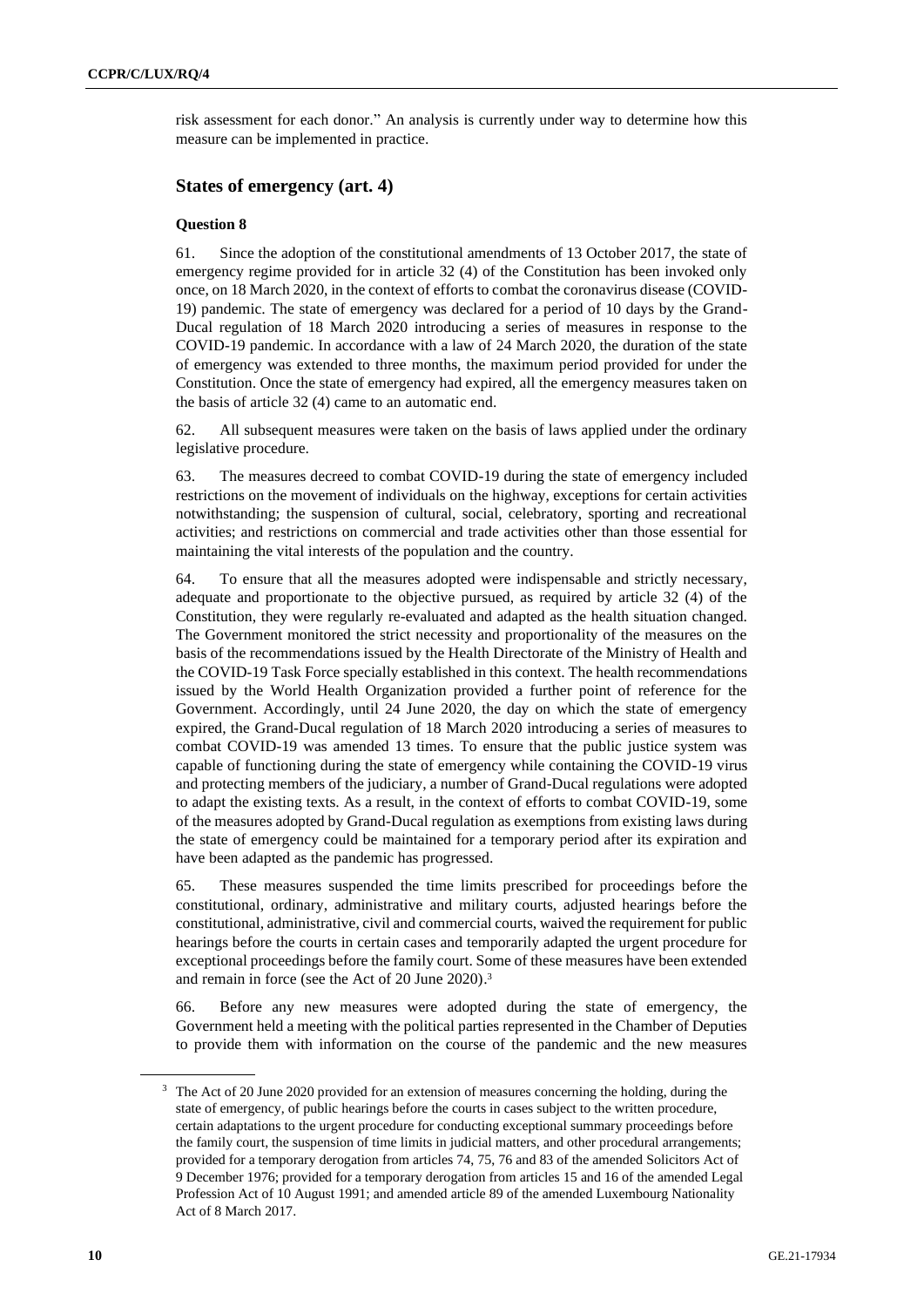necessitated by the situation. Thanks to these regular interactions with political parties, the parliament was able to monitor the Government continuously in this exceptional situation. Only after these interactions with the parliament did the Government decree and make public the measures that had been decided.

67. Like any other Grand-Ducal regulation, the exceptional regulations issued under article 32 (4) may be appealed directly to the administrative courts, which monitor legality in respect of incompetence, abuse or misuse of authority, or legal or procedural violations for the purpose of protecting personal interests, with a view to having them set aside.

68. A regulation can also be reviewed through secondary proceedings before the ordinary courts by means of the objection of illegality procedure established in article 95 of the Constitution. The review involves the judicial officer or administrative magistrate verifying the compliance of the regulation with the rules of higher law, namely, the Constitution and international treaties, in particular article 32 (4) of the Constitution (correct assessment of the crisis and its urgency, and compatibility of the exceptional regulatory measures with the criteria of necessity, adequacy and proportionality) and international treaties.

## **Right to life and prohibition of torture and other cruel, inhuman or degrading treatment (arts. 6–7)**

#### **Question 9**

69. The question of an express reference to the right to life is being dealt with as part of the proposed constitutional amendments that are being prepared. The proposed amendments to chapter II of the Constitution (proposal No. 7755), which were submitted on 29 April 2021, contain a section 2, entitled "Fundamental rights", which includes the following articles:

"Article 10. Human dignity is inviolable.

Article 10 bis. (1) Every person has the right to physical and mental integrity.

(2) No one shall be subjected to torture or to inhuman or degrading treatment or punishment.

The death penalty may not be introduced.

Art. 10 ter. Everyone has the right to freedom of thought, conscience and religion."

70. The Chamber of Deputies has yet to vote on this section, and the Government's position on the matter will be discussed.

Moreover, this right is enshrined in European and international instruments ratified by Luxembourg, which take precedence over national law, including constitutional law.

#### **Question 10**

72. A preliminary bill on the use of weapons is being drafted. It is not yet available to the public and has not yet been submitted.

#### **Access to justice (arts. 2 and 14)**

#### **Question 11**

73. In Luxembourg, there are no legal provisions referring to a "certificate of good character". There are procedures for checking "good repute" in certain situations set out in law. In this connection, a bill (No. 7691)<sup>4</sup> was submitted in November 2020 with the aim of ensuring greater transparency and respect for fundamental rights and the principle of

<sup>4</sup> Chamber of Deputies of Luxembourg (chd.lu).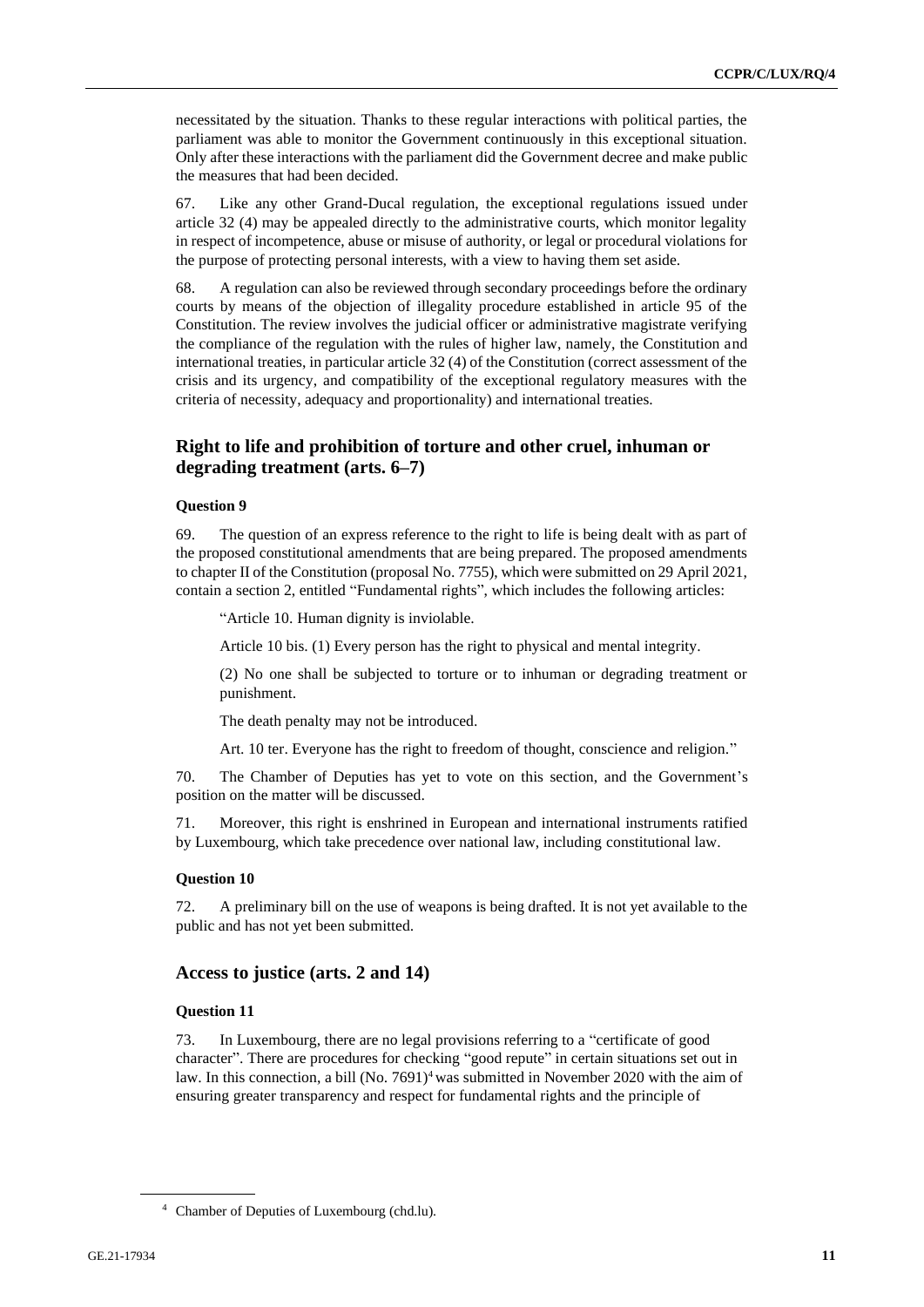proportionality, in accordance with national and European legislation, including in the area of data protection.<sup>5</sup>

## **Refugees and asylum seekers (arts. 7, 9–10, 12–14 and 24)**

## **Question 12**

74. Article 9 of the Act of 16 June 2021 amending the Act of 29 August 2008 on the Free Movement of Persons and Immigration provides for the replacement of the word "three" in article 69 (3) of the original Act with "six". Accordingly, the time frame within which a beneficiary may submit an application for family reunification without having to meet the conditions set out in article 69 (1) of the Act of 29 August 2008 has been increased from three to six months after the granting of international protection.

75. This amending Act, which was published in the Official Gazette on 1 July 2021, entered into force on 5 July 2021.

## **Question 13**

76. Every applicant for international protection receives an information booklet upon submission of his or her application. A brochure containing information on the Dublin Regulation is also provided. Since 2019, a specialized brochure for unaccompanied minors has been provided upon submission of an application for international protection. These brochures are all provided in the applicant's own language. In addition, information on the international protection procedure can be found under the section entitled "Immigration" on guichet.lu.

77. Any applicant for international protection may access information relating to his or her application when visiting the counter of the Refugee Service. At any stage in the proceedings, he or she may send a letter to enquire as to the status of his or her file and, six months after the submission of an application, may enquire as to the reasons for the delay in the processing of the file, in accordance with article 26 of the amended Act of 18 December 2015 on International Protection and Temporary Protection.

78. Lastly, a project to develop an international protection online portal is being developed with the National Reception Office, to provide access to information on reception proceedings.

79. Legal assistance is provided free of charge in accordance with article 17 of the amended Act of 18 December 2015, and the applicant is informed of this right as soon as his or her application is submitted, both through an information brochure and, with the help of an interpreter, by the ministerial official responsible for the initial processing of the application.

## **Female genital mutilation (arts. 3, 7 and 26)**

#### **Question 14**

80. In accordance with the Act of 20 July 2018 approving the Council of Europe Convention on Preventing and Combating Violence against Women and Domestic Violence, signed in Istanbul on 11 May 2011, and amending the Criminal Code, the Code of Criminal Procedure, the amended Domestic Violence Act of 8 September 2003 and the amended Act of 29 August 2008 on the Free Movement of Persons and Immigration, an article 409 bis was added to the Criminal Code to establish the specific offence of female genital mutilation.<sup>6</sup>

"Art. 409 bis

<sup>5</sup> Sam Tanson (Ministry of Justice, Government of Luxembourg) presented the bill on procedures for checking good repute.

<sup>6</sup> [http://legilux.public.lu/eli/etat/leg/loi/2018/07/20/a631/jo.](http://legilux.public.lu/eli/etat/leg/loi/2018/07/20/a631/jo) See parliamentary paper No. 7167 for more details.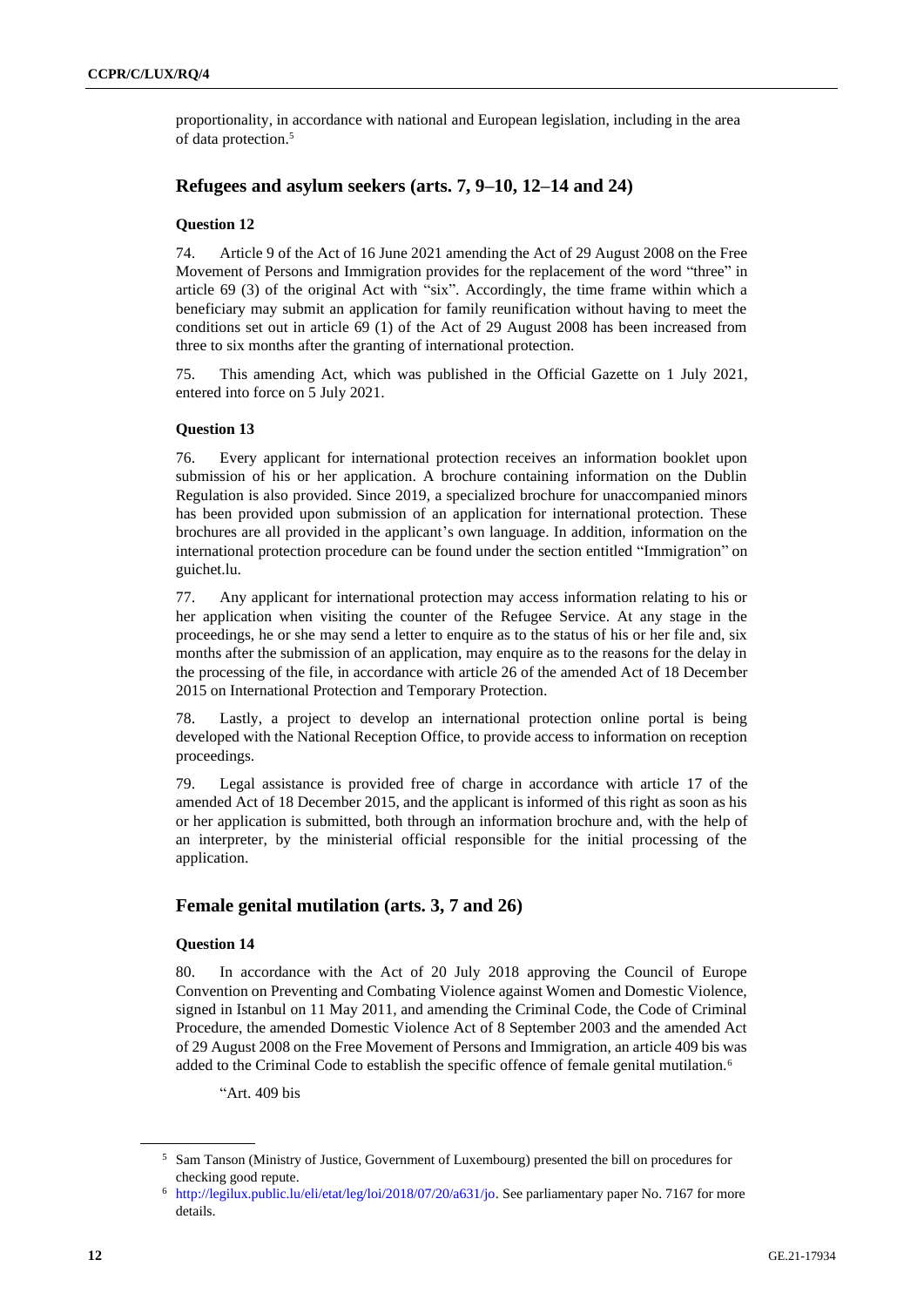(1) Anyone who performs, facilitates or promotes the excision, infibulation or any other mutilation of the whole or any part of a woman's labia majora, labia minora or clitoris, with or without her consent, shall be sentenced to imprisonment for a term of 3 to 5 years and a fine of  $\text{\textsterling}500$  to  $\text{\textsterling}10,000$ .

(2) An attempt to commit the offence referred to in paragraph 1 shall be punishable by imprisonment for a term of 8 days to 1 year and a fine of  $\epsilon$ 251 to  $\epsilon$ 5,000.

(3) If the mutilation of a woman's genital organs has resulted in a seemingly incurable disease or her permanent incapacity for work, the penalties shall be imprisonment for a term of 5 to 7 years and a fine of  $\epsilon$ 1,000 to  $\epsilon$ 25,000.

If the mutilation of a woman's genital organs is committed by a legitimate, natural or adoptive ascendant of the victim or by a person who has authority over her or takes advantage of a position of authority or if it has caused death, even unintentionally, the penalties shall be imprisonment for a term of 7 to 10 years and a fine of  $E$ 2,500 to €30,000.

(4) The offence established in paragraph 1 shall be punishable by a term of imprisonment of 10 to 15 years and a fine of  $\epsilon$ 1,000 to  $\epsilon$ 25,000 euros in the following circumstances:

if the offence was committed against a minor;

if the offence was committed against a person who is particularly vulnerable, by reason of an irregular or precarious administrative situation, a precarious social situation, age, illness, disability, a physical or mental impairment or pregnancy, and this vulnerability is visible or known to the perpetrator; or

if the offence was committed with the threat or use of force or with any other form of coercion, abduction, deception or deceit.

(5) The offences referred to in paragraph 4 shall be punishable by imprisonment for a term of 15 to 20 years and a fine of  $63,000$  to  $650,000$  if they have resulted in a seemingly incurable disease or the person's permanent incapacity for work. They are punishable by life imprisonment and a fine of  $\epsilon$ 5,000 to  $\epsilon$ 75,000 if the offence was committed by a legitimate, natural or adoptive ascendant of the victim, by a person who has authority over her or takes advantage of a position of authority, or if the offence has caused death, even unintentionally."

81. In accordance with the Act of 20 July 2018, article 5-1 of the Code of Criminal Procedure was amended to provide for an extension of the extraterritorial jurisdiction of Luxembourg to include article 409 bis of the Criminal Code, as the offence is most likely to be committed outside Luxembourg.

82. In addition, the interministerial committee of the Ministry of Health is working on female genital mutilation as part of its efforts to combat sexual violence. The ideas developed within this interministerial committee form the basis for a national strategy to combat female genital mutilation.

83. Through the Ministry of Equality between Women and Men, Luxembourg agreed to take part in the fourth study of the European Institute for Gender Equality on the estimation of girls at risk of female genital mutilation in the European Union in late 2019, alongside Denmark, Austria and Spain. Initial summary data from the study are available on the Institute's website. The full study has been available on Institute's website since 26 May 2021.

#### **Statelessness (arts. 16, 24 and 26)**

## **Question 15**

84. In November 2016, Luxembourg introduced a special administrative procedure for determining statelessness, under which any foreigner in the country who cannot lay claim to a nationality must submit a specific application form and provide personal information and a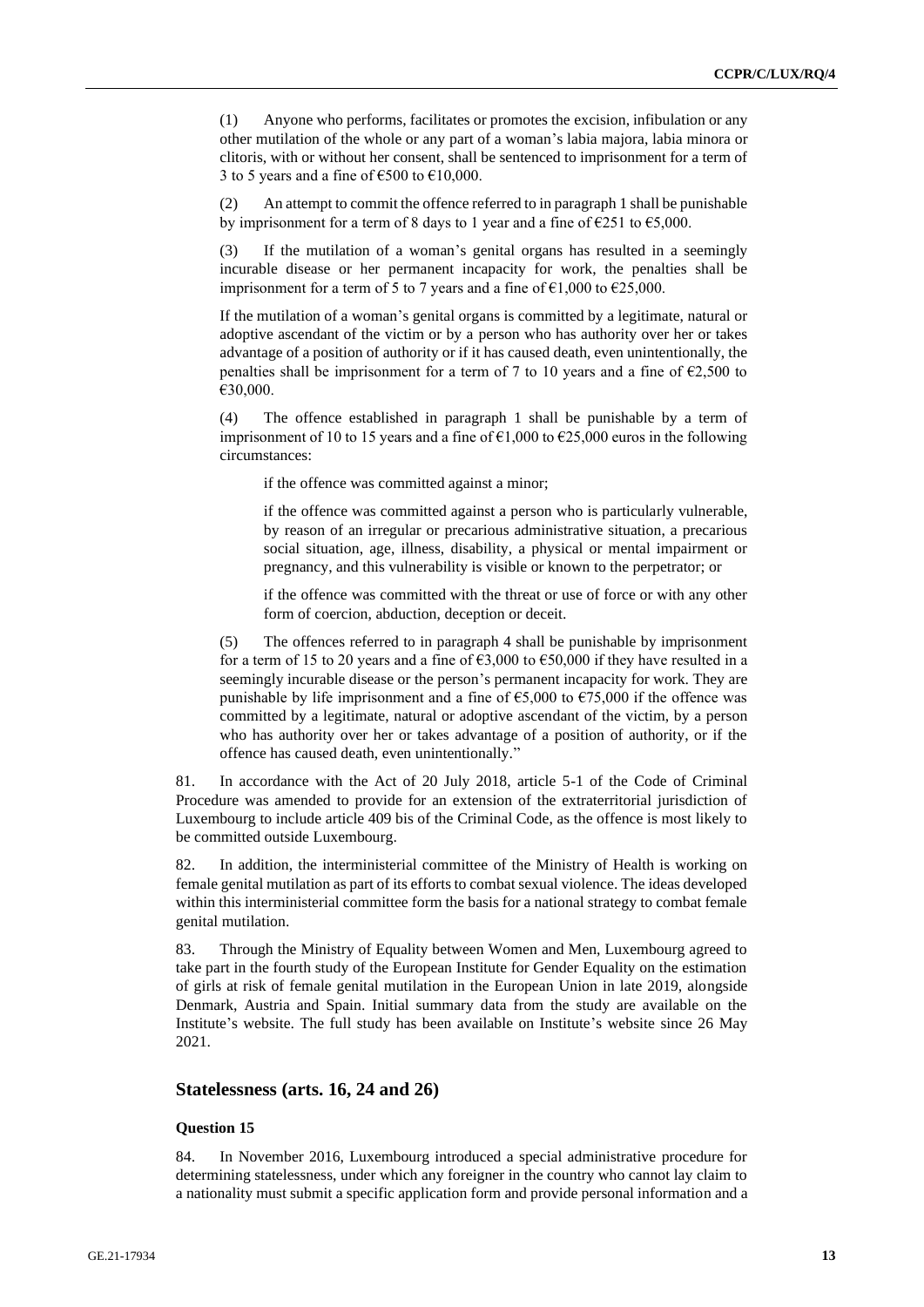detailed explanation of his or her reasons for not having a nationality. The burden of proof falls on the applicant, who must provide sufficient and solid evidence to support his or her claims. The applicant is not allowed to stay in Luxembourg while his or her application for statelessness status is under consideration, and a removal order may be issued if the applicant is in an irregular situation. In practice, however, the application for statelessness status is considered before any removal.

85. If a person is granted statelessness status, he or she receives a travel document for a stateless person, which is valid for a period of five years. Being recognized as a stateless person does not entail an automatic right to a residence permit; the person must meet the requirements for one of the categories of residence permit set out in article 38 of the amended Act of 29 August 2008 on the Free Movement of Persons and Immigration. Moreover, in accordance with the New York Convention relating to the Status of Stateless Persons of 28 September 1954, a range of rights is granted to recognized stateless persons. For example, depending on the residence card issued, they have access to the labour market, education and training, health care and social assistance on an equal footing with third-country nationals in a regular situation.

86. There are currently no plans to pass legislation on statelessness.

## **Right to privacy (art. 17)**

## **Question 16**

#### *Bill No. 6961*

87. The competent parliamentary committee is continuing work on bill No. 6961. At the current stage, it is difficult to indicate exactly when the bill might be put to a vote, but the general outline of the text has been decided. The planned reform of the regime for the protection of classified documents is intended to reconcile the requirements in this area, particularly international requirements (those of the European Union and the North Atlantic Treaty Organization), with the imperative of protecting privacy by minimizing the invasiveness of the planned system.

#### *Legislative provisions on the collection, storage and processing of data*

88. With regard to the collection, storage and processing of personal data, recent legislation implements the rules of European Union law, among others. Also relevant in this context is the Act of 1 August 2018 on the Organization of the National Data Protection Commission and the General Data Protection Framework, in particular articles 62 to 71.

89. The following laws may also be mentioned:

- Act of 1 August 2018 on the Protection of Natural Persons with Regard to the Processing of Personal Data in Criminal and National Security Matters
- Act of 1 August 2018 on the Processing of Passenger Name Record Data in the Context of the Prevention and Repression of Terrorism and Serious Crime
- The amended Act of 30 May 2005 laying down Specific Provisions for the Protection of Persons with Regard to the Processing of Personal Data in the Electronic Communications Sector

90. Article 48-27 of the Code of Criminal Procedure states that, when investigating a criminal offence or conducting pretrial proceedings, the State prosecutor or the investigating judge may, in a written reasoned decision, and requesting if necessary the assistance of a telecommunications operator or a telecommunications service provider, identify the subscriber or the usual user of an electronic communication service or have him or her identified. Information concerning the person who consulted the information, the information consulted, the search terms used, the date and time of the consultation and the reason for the consultation is recorded.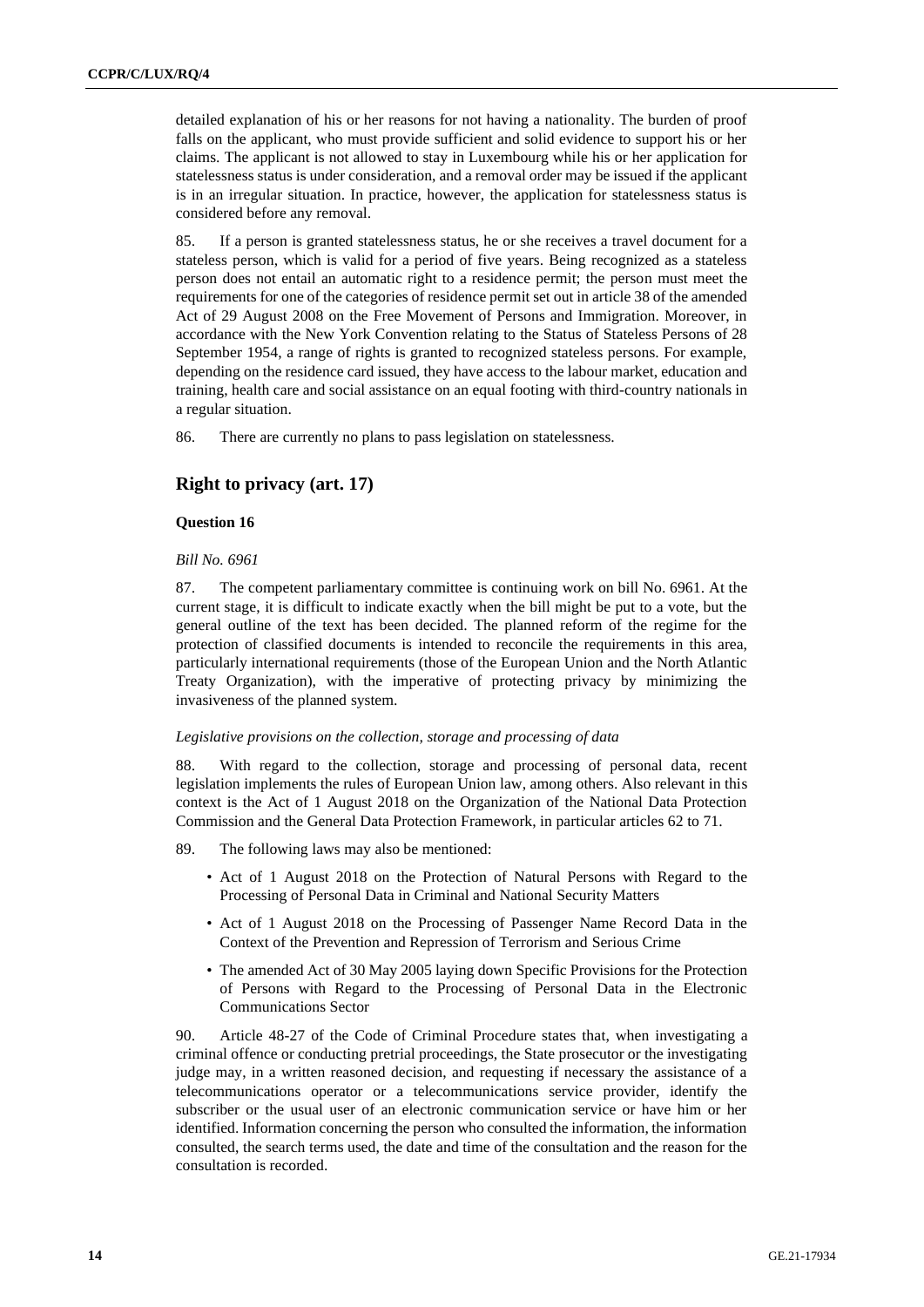#### *The amended Act of 17 July 2020*

91. The amended Act of 17 July 2020 introducing a Series of Measures in Response to the COVID-19 Pandemic and the Act of 1 August 2018 on the Obligation to Declare Certain Diseases for the Protection of Public Health were adopted in the interest of public health in order to maintain the smooth functioning of the health system.

92. To avoid double notification and facilitate the investigation of epidemics and alerts, the Act of 1 August 2018 provides that the notifications must include names but that the confidentiality and security of the processing of personal data must be strictly safeguarded by all involved. Consequently, the law specifies the notification procedures to be followed, the data to be included at a minimum and the means of communicating these notifications.

93. The Act of 17 July 2020 introducing a Series of Measures in Response to the COVID-19 Pandemic, in particular its chapter 4 on administrative and criminal penalties, was drafted with due regard to the protection of the rights enshrined in the Covenant. The legislature introduced only those measures that were necessary and indispensable to combat the pandemic, particularly in view of the extent to which such measures interfere with private life, and established specific and detailed provisions, including with regard to the tracing of infected persons and the processing of related personal data. Moreover, European Union Regulation No. 2016/679 (the General Data Protection Regulation), which includes provisions on the right to be informed about the use of data and to object to their collection, transmission or storage, is applicable to the processing of personal data under the Act of 17 July 2020. Accordingly, it would have been inappropriate and was unnecessary either to reproduce, in the Act, the various safeguards and protections set out in the Regulation or to exclude them from its implementation.

94. To improve the transparency of data-processing operations, the Act of 17 July 2020 lists the items of personal data that are processed, particularly in the context of the mass testing programme and vaccination. In addition, the Act states that the retention of personal data relating to a person's first infection with COVID-19 is essential to identify cases of reinfection. The data collected are retained for a set period of time to ensure that the application of the limitation principle is proportionate. In addition, such retention makes it possible to refer back to a patient's file to establish a link between side effects and the vaccine administered. The Act also states whether the data should be pseudonymized or anonymized.

95. In view of the above, the provisions contained in the two laws are compatible with the right to privacy, as enshrined in the Covenant, the right to be informed about the use of such data and the right to object to their collection, transmission and storage.

96. When the penalties provided for in chapter 4 of the Act of 17 July 2020 were being drawn up, special attention was paid to the principle that penalties should be necessary and proportionate, the principle of adversarial proceedings, the rights of the defence, the right to equality of arms and the right to judicial review of penalties imposed by the administrative and criminal prosecution authorities.

#### *The Act of 27 June 2018*

97. The Act of 27 June 2018 adapting Criminal Procedure to Counter-Terrorism Efforts was passed to take account of the new dimension of terrorism in the wake of the especially deadly attacks that took place in several European cities in 2015. The new technologies, in particular computer tools, used by terrorists to communicate, organize and, above all, prepare acts of terrorism aimed solely and consistently at targeting as many civilians as possible made it necessary to adapt the legal counter-terrorism framework, as was done in other member States of the European Union.

98. However, in strengthening counter-terrorism tools, the legislature must strike a balance between articulating the principles of protecting the rights of individuals, on the one hand, and ensuring effective and efficient of those tools, on the other.

99. During preparation of the Act of 27 June 2018, care was taken to respect all the fundamental principles already reflected and set out in the Code of Criminal Procedure by making adaptations only where necessary and building in appropriate safeguards such as precise and short time limits during which intrusive measures may be applied and after which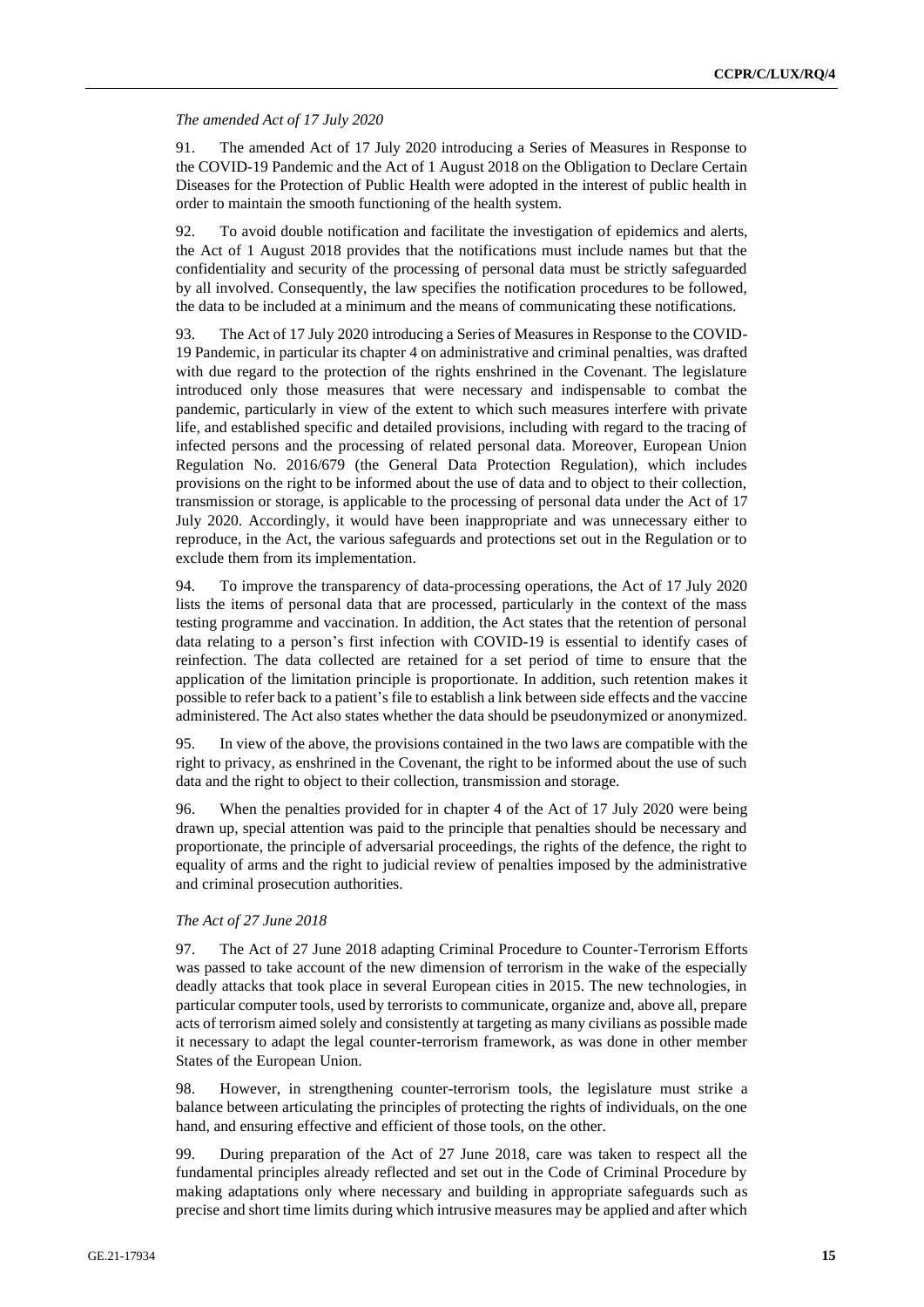data must be deleted; safeguards governing the processing of the data collected, the provision of information to persons under criminal investigation and the conditions under which these measures may be applied, if so decided by a judge who monitors their application by the police; and restrictive lists of the criminal offences in respect of which these measures may be applied.

100. The investigative measures introduced by the Act of 27 June 2018 are governed by all the protective principles already provided for in the Code of Criminal Procedure. These protective principles include the remedies and actions for annulment provided for during the investigation and inquiry phase and the trial phase, the principle that the investigating judge must gather both inculpatory and exculpatory evidence, the principle that judges may not base their decisions on elements unknown to the defence, and the principle that hearings are held in public.

#### *The amended Act of 1 August 2018*

101. The amended Act of 1 August 2018 on the Obligation to Declare Certain Diseases for the Protection of Public Health is aimed at the prevention, surveillance and control of infectious diseases in Luxembourg. To ensure the quality of the law, the applicable provisions specify the diseases that must be notified and the individual data that health-care professionals must provide to the competent health authority. The health authority must process the data provided in a confidential manner, solely for the public health and statistical purposes determined by law, without prejudice to any further compatible processing, and in compliance with the General Data Protection Regulation. Therefore, the health authority must not retain data for longer than is necessary for the purposes determined by law. In addition, it must inform the persons concerned that their data are being processed. Lastly, the legislature chose not to include specific provisions in the Act to limit the individual rights conferred by chapter III of the General Data Protection Regulation.

## **Freedom of expression (arts. 19–20)**

#### **Question 17**

102. In Luxembourg, current legislation on whistle-blowers is largely limited to violations related to corruption offences under the Act of 13 February 2011, which was passed following the report of a working group of the Organisation for Economic Co-operation and Development of 20 March 2008 and the recommendations of GRECO.<sup>7</sup>

103. However, Luxembourg will soon create a general legal framework for the protection of whistle-blowers, through the transposition of Directive 2019/1937 of the European Parliament and of the Council of 23 October 2019 on the protection of persons who report breaches of Union law.

104. Although the Directive concerns only some policy areas, the Government of Luxembourg has chosen to extend its material scope to encompass the entirety of national law, the aim being to ensure a comprehensive and coherent framework that is easily understandable and accessible.

105. Moreover, the personal scope of the Directive is defined very broadly in the Directive itself: it includes not only workers and civil servants but also shareholders, persons whose work-based relationship has ended or is yet to begin, subcontractors and many others.

106. In addition, it will be specified in the future law that these provisions are without prejudice to any specific national legislation establishing a system to protect freedom of expression and information, in this case the 2004 Act on Freedom of Expression in the Media. The right of journalists to protect their sources is therefore clearly established.

The future law will implement the recommendations of the Council of Europe and translate the criteria set out in the case law of the European Court of Human Rights into a legislative framework.

<sup>7</sup> Group of States against Corruption, Council of Europe.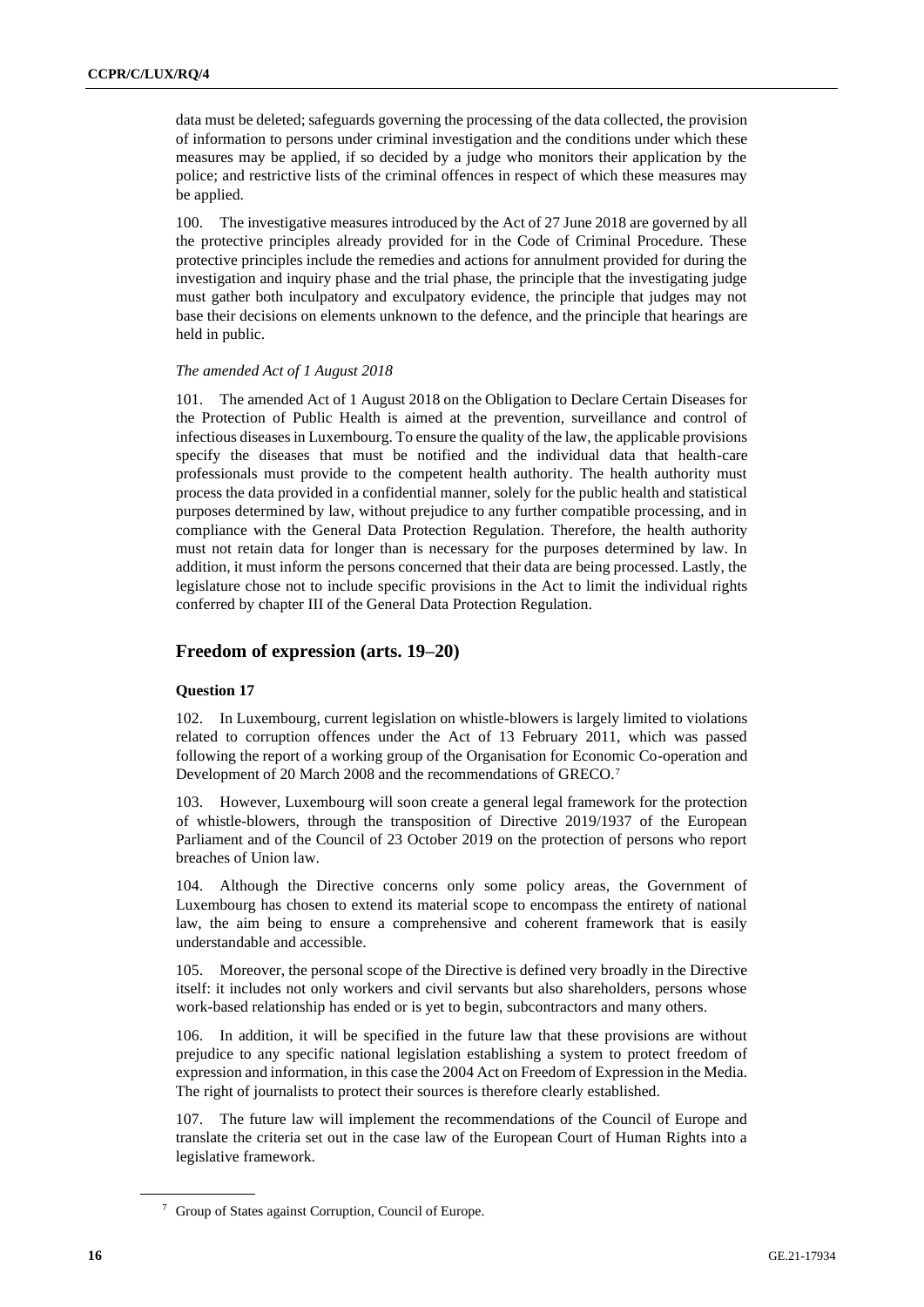#### **Question 18**

108. Articles 144 and 145 of the Criminal Code are aimed at protecting and safeguarding the exercise of freedom of worship and establish criminal penalties for the corresponding offences.<sup>8</sup> These articles have yet to be repealed.

109. Articles 443 and 444 of the Criminal Code are aimed at protecting the individual from attacks on his or her honour or reputation and establish criminal penalties for the corresponding offences.<sup>9</sup>

110. These articles are thus compatible with article 19 of the Covenant, since the offences that they establish do not infringe the fundamental right of freedom of expression and opinion; this right is relative rather than absolute in the sense that its exercise in a specific case should not amount to a punishable criminal act. In addition, the principles of legality, necessity and proportionality underpinning these criminal provisions are guaranteed, as are the restrictions set out in the Covenant and other fundamental human rights instruments recognized by Luxembourg.

111. Nonetheless, a preliminary bill is being drafted to ensure that offences have appropriate penalties, and the articles mentioned above are affected by this process.

## **Freedom of conscience, belief and religion (arts. 2, 18 and 26)**

#### **Question 19**

112. The primary aim of the conventions in question was to redefine the nature of the financial relationship between the State and religious communities that signed them. The State is seeking to support the exercise of freedom of worship through a financial contribution from the State budget; in turn, the religious groups will be in a position to provide spiritual assistance to any person who requests it.

113. One of the purposes of these conventions was to grant greater financial autonomy to the signatory religious groups.

114. The aim of the "Life and Society" course is to explore the major questions of life and society. The course will enable young people to gradually come to view their experiences and their search for meaning in the light of the major questions of humanity and society. By learning about the ways in which the different schools of philosophical and ethical thought, the great religious and cultural traditions, science and literature answer these questions, the students will be offered ways of going about establishing their own points of reference while respecting others and developing their powers of critical thinking. The "Life and Society" course reflects a multidimensional approach that encompasses key issues and ideas relating to humanity, human rights, knowledge gained through science and reason, and the religious cultures that form the foundation of our societies and more distant societies. The course will be based on an innovative, student-centred approach. Its point of departure is students' questions, reflections and experiences in relation to their day-to-day surroundings. Students will learn to develop their reflective and critical thought processes in a self-directed manner so that they may become responsible citizens who are in control of their own lives.

115. In the context of the work carried out by the Council of the European Union and the European Union Strategy on Combating Antisemitism developed by the European Commission, the Government is developing a national strategy to combat antisemitism.

116. SOS Radicalisation is an association partnered with the Ministry of Family, Integration and the Greater Region. Through the www.respect.lu service, it provides counselling and support to people affected by extremism and violent radicalization in any way. The service organizes training and outreach activities. Its pilot phase began in January 2017, and it was officially launched on 3 July 2017.

<sup>8</sup> http://legilux.public.lu/eli/etat/leg/code/penal/20210430.

<sup>9</sup> http://legilux.public.lu/eli/etat/leg/code/penal/20210430.